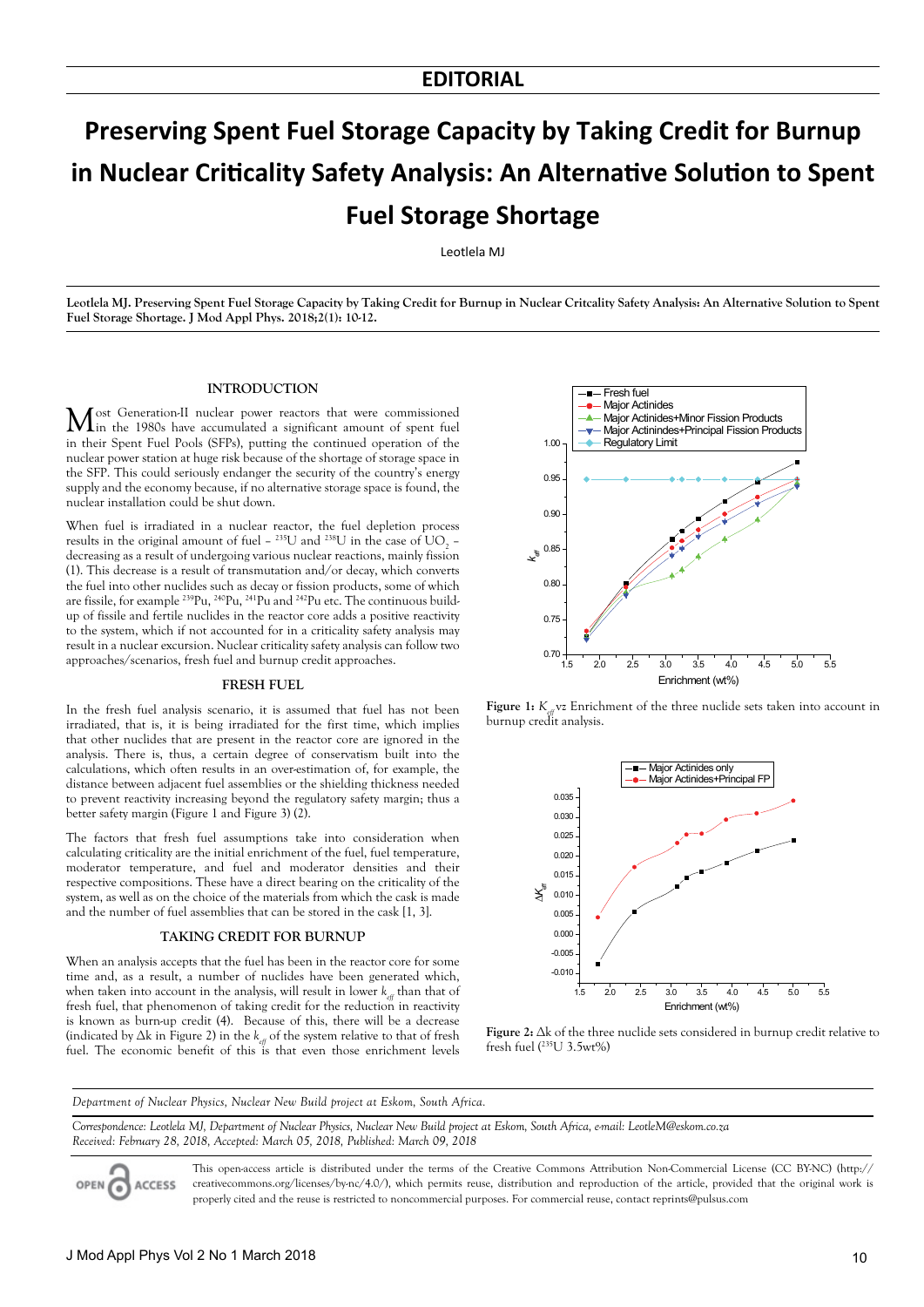# **Leotlela**

that would have exceeded the regulatory limit of 0.95, will now be below it (Figure 1), resulting in more fuel assemblies that meet the criteria for cask loading (Figure 4) (1).

When burn-up credit is taken into account, the excess safety margin shown in Figure 3A, which is associated with a high  $k_{\text{eff}}$  as a result the overconservatism associated with the fresh fuel scenario, will not be necessary because of the decrease in  $k_{\text{eff}}$ . This will result in a thinner separation gap or a less dense shielding barrier between adjacent fuel assemblies; hence, fuel assemblies may be stored in a more densely-packed pattern, without the risk of increasing the  $k_{\text{eff}}$ , as shown in group B relative to group A of Figure 3 (5).

In many cases, the checker-board pattern used in SFPs for less reactive assemblies (e.g. spent fuel where credit for burnup is taken into account) differs from that used in highly reactive fuel assemblies, in that when credit for burnup is taken into account a close-packing storage pattern is used. This pattern, that is densely packed storage pattern, results in fewer transportation trips and a lower risk of accidents during transportation (2,5).

Further, a close-packing storage pattern will result in a thinner separation gap or less dense shielding barrier between adjacent fuel assemblies; hence, storing fuel assemblies in a more densely-packed storage pattern, without the risk of increasing the  $k_{\text{eff}}$  as shown in group B relative to group A of Figure 3.

Because of its economic benefit in spent fuel storage, burnup credit has been studied quite extensively in the USA, and the US Nuclear Regulatory Commission (NRC) has accepted it as one of the analytical techniques that nuclear criticality safety analysis can use to save storage space (5,6).

If burnup credit (BUC) is taken into account in nuclear criticality safety analysis, as Figure 2 shows, there will be a reduction in  $k_{\mu}$  relative to fresh fuel because of the build-up of nuclides with parasitic absorption of neutrons (6,7). A similar study performed in the USA shows an increase of 11% in the number of fuel assemblies that qualify for cask loading (Figure 4).

The three nuclide sets listed below, together with their respective nuclides, have been identified as important to criticality (8-10):

Major Actinides Only: <sup>234</sup>U, <sup>235</sup>U, <sup>238</sup>U, <sup>238</sup>Pu, <sup>239</sup>Pu, <sup>240</sup>Pu, <sup>241</sup>Pu, <sup>242</sup>Pu and <sup>241</sup>Am.



**Figure 3:** French HTC critical experiment.



**Figure 4:** Loading curve of the three nuclide sets at various cooling periods.

- Major Actinides + Minor Fission Products:  $^{234}$ U,  $^{235}$ U,  $^{238}$ U,  $^{238}$ Pu,  $^{240}$ Pu,  $^{241}$ Pu,  $^{242}$ Pu,  $^{241}$ Am,  $^{243}$ Am,  $^{237}$ Np,  $^{133}$ Cs,<sup>143</sup>Nd, <sup>151</sup>Sm and <sup>155</sup>Gd
- Major Actinides + Principal Fission Products: <sup>234</sup>U, <sup>235</sup>U, <sup>238</sup>U, <sup>238</sup>Pu, <sup>239</sup>Pu, <sup>240</sup>Pu, <sup>242</sup>Pu, <sup>242</sup>Pu, <sup>241</sup>Am, <sup>243</sup>Am, <sup>237</sup>Np, <sup>99</sup>Tc,<sup>133</sup>Cs, <sup>143</sup>Nd <sup>145</sup>Nd, <sup>147</sup>Sm, <sup>150</sup>Sm, <sup>151</sup>Sm, <sup>152</sup>Sm, 151Eu, <sup></sup>

The effect of taking the nuclides into account in criticality safety analysis is summed up in Figures 2 and 3 of ref (6). Thus, based on this study, it is evident that taking credit for burnup often results in a significant increase in spent fuel storage space, as a result of the decrease in  $k_{\mu}$  in the fissile system relative to the fresh fuel. The amount of storage space saved by taking credit for burnup has been validated experimentally at Oak Ridge National Laboratory in Tennessee (Figure 2) (11). This allows for more spent fuel to be stored in a smaller space compared to that required for fresh fuel, without violating the regulatory sub-criticality requirement of 0.95 for safe storage of the fuel (11).

### **CONCLUSION**

There is more than enough researched evidence to show that when burnup credit is taken into account in nuclear criticality safety analysis, the nuclear operator can recover the spent fuel storage space lost to the fresh fuel approach. Thus, on this basis there should be no reason to still doubt the value of burnup credit in saving spent fuel storage space.

There are a number of countries whose regulators have authorised burnup credit, but there are also many which have not. Those that do include France (12), Japan, South Korea (13) and the USA (2, 5). To that effect, the NRC issued an Interim Staff Guidance to provide guidance on the application of burnup credit whose core message is the following:

This Interim Staff Guidance (ISG) provides recommendations to the staff for accepting, on a design-specific basis, a burnup credit approach in the criticality safety analysis of pressurized water reactor (PWR) SNF storage and transportation systems. This revision to ISG-8 incorporates the results of burnup credit-related research that has been conducted since Revision 2 (Rev. 2) was published in September 2002. Based on the detailed results of this research and the technical judgment of the US Nuclear Regulatory Commission (NRC) staff, ISG-8, Rev. 3, includes two major changes in the recommendations to staff reviewing burnup credit applications for SNF transportation and storage systems:

(1) optional credit for fission product and minor actinide neutron absorbing isotopes in the SNF composition, and

(2) misload analyses and additional administrative procedures in lieu of a burnup measurement at the time of loading.

Thus, in light of the shortage of storage space in SFP, which many nuclear power stations that were commissioned in the 1980s are experiencing, it is advisable that consideration be given to taking credit for Major Actinides + Minor Fission Products nuclide sets. The results of the study summarised in (1,6) show that this nuclide set can decreases the  $k_{\text{eff}}$  quite considerably compared to the Major Actinides Only and still leaves a reasonable safety margin compared to the Major Actinides + Principal Fission Products nuclide sets. As Wagner indicated (9, 10), the inclusion of fission products in burnup credit calculations will increase the number of fuel assemblies acceptable for loading from 11 to 58%. This is a significant increase in the number of fuel assemblies acceptable for loading in the casks and can buy a reactor operator a fair amount of time before running out of storage space in the SFP, while maintaining the safety margin within the regulatory limit.

Furthermore, in addition to the saving on storage space, there will also be a reduction in the number of consignments to the interim spent fuel storage installation, thus reducing the risk of nuclear-related accidents associated with transporting spent fuel to the storage facility.

# **REFERENCES**

- 1. Leotlela M. Criticality Safety Analysis Of The Design Of Spent Fuel Cask, Its Manipulation And Placement In A Long-Term Storage, A. Barnby, Edn, University Of the Witwatersrand, 2016.
- 2. Wagner J, DeHart M. "Review of Axial Burnup Distribution Considerations for Burnup Calculations," Oak Ridge National Laboratory, Oak Ridge, 2000.
- 3. Leotlela M, Olifant T, Petr I. "Time-Dependent Variation Of The Neuton Multiplication Factor In Spent Fuel Storage," Kerntechnik, 2017;82:6.